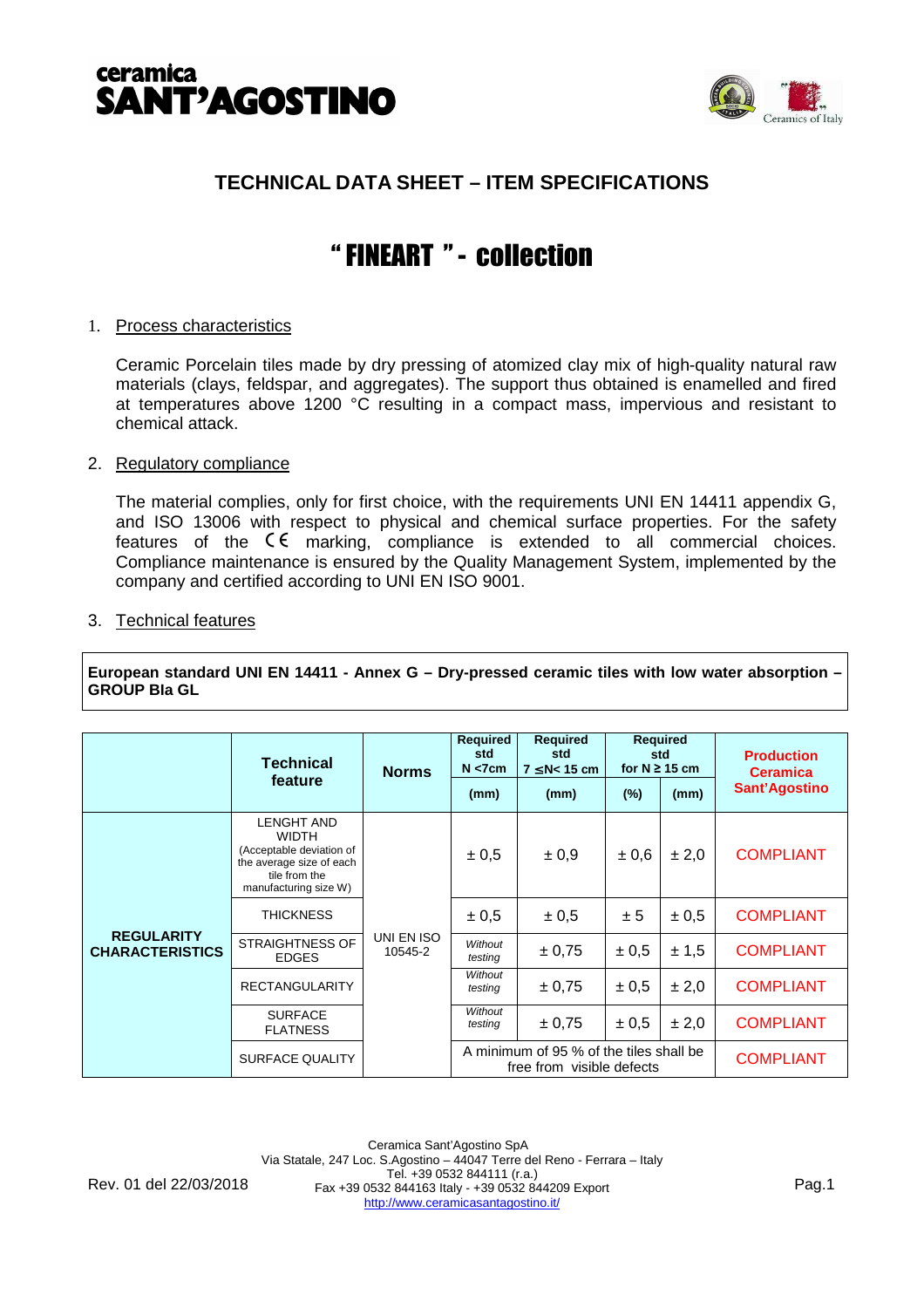# ceramica **SANT'AGOSTINO**



|                                                                                                                   | <b>Technical features</b>                                                               | <b>Norms</b>                  | <b>Required standards</b>                        | <b>Average production</b>                 |
|-------------------------------------------------------------------------------------------------------------------|-----------------------------------------------------------------------------------------|-------------------------------|--------------------------------------------------|-------------------------------------------|
| <b>BULK MECHANICAL</b><br><b>CARACTERISTCHS</b><br>(MASSIVE, SURFACE<br><b>AND THERMO-</b><br><b>HYGROMETRIC)</b> | <b>WATER ABSORPTION</b>                                                                 | UNI EN ISO<br>10545-3         | $Eb \le 0.5 \%$                                  | $< 0.1 \%$                                |
|                                                                                                                   | <b>BREAKING STRENGHT (S)</b><br>- MODULUS OF RUPTURE<br>(R)                             | UNI EN ISO<br>10545-4         | $S \geq 1300$ N<br>$R \geq 35$ N/mm <sup>2</sup> | S COMPLIANT<br>$R > 45$ N/mm <sup>2</sup> |
|                                                                                                                   | <b>CRAZING RESISTANCE</b>                                                               | UNI EN ISO<br>10545-11        | <b>REQUIRED</b>                                  | <b>RESISTANT</b>                          |
|                                                                                                                   | <b>FROST RESISTANCE</b>                                                                 | UNI EN ISO<br>10545-12        | <b>REQUIRED</b>                                  | <b>RESISTANT</b>                          |
| <b>CHEMICAL</b><br><b>CHARACTERISTICS</b>                                                                         | <b>RESISTANCE TO</b><br><b>HOUSEHOLD CHEMICALS</b><br>AND SWIMMING POOL<br><b>SALTS</b> | UNI EN ISO<br>10545-13        | Minimum Class GB                                 | <b>COMPLIANT</b>                          |
|                                                                                                                   | <b>RESISTANCE TO</b><br><b>STAINING</b>                                                 | UNI EN ISO<br>10545-14        | Minimum Class 3                                  | <b>COMPLIANT</b>                          |
| <b>SAFETY</b><br><b>CHARACTERISTICS</b>                                                                           | STATIC COEFFICIENT OF<br><b>FRICTION</b>                                                | <b>ASTM C1028</b>             | $\geq 0.60$                                      | <b>COMPLIANT</b>                          |
|                                                                                                                   | DYNAMIC COEFFICIENT<br>OF FRICTION                                                      | <b>ANSI A 137.1</b><br>(DCOF) | $\geq 0.42$                                      | <b>COMPLIANT</b>                          |
|                                                                                                                   | <b>SLIP CLASSIFICATION</b>                                                              | <b>DIN 51130</b>              |                                                  | R 10                                      |
|                                                                                                                   |                                                                                         | <b>DIN 51097</b>              | Depending -on workplace                          | $A + B$                                   |

Suggestion on how to use our products:

 $\Rightarrow$  Classification of the floor tiles for wear resistance (as per General Catalogue):

• Natural surface **5**

# "Contribute of Ceramica Sant'Agostino products to LEED certification points"

### **MATERIALS & RESOURCES (MR CREDITS)**

### $\blacktriangleright$ **Building Product Disclosure and Optimization – Environmental Product Declarations (EPD) (1/2 point)**

Porcelain Tiles of Ceramica Sant'Agostino are manufactured respecting the Life Cycle Assessment (LCA) and contribute to LEED points by EPD (Environmental Product declaration) Media Sector certified by IBU and ECO PLATFORM.

\_\_\_\_\_\_\_\_\_\_\_\_\_\_\_\_\_\_\_\_\_\_\_\_\_\_\_\_\_\_\_\_\_\_\_\_\_\_\_\_\_\_\_\_\_\_\_\_\_\_\_\_\_\_\_\_\_\_\_\_\_\_\_\_\_\_\_\_\_\_\_\_\_\_\_\_\_\_

### $\blacktriangleright$ **Building Product Disclosure and Optimization - Sourcing for of Raw Materials (1 point)**

Porcelain Tiles of Ceramica Sant'Agostino are manufactured using pre-consumer recycled products. The percentage of these recycled materials is > 20% (Bureau Veritas certificate).

### $\blacktriangleright$ **Construction and Demolition Waste Management (2 points)**

Porcelain Tiles of Ceramica Sant'Agostino can contribute to management of building wastes because the recyclable material and especially the used packaging does not exceed 2.5% of the total weight of a supply average (1 pallet of about 870 kg). Packing waste can reach at least value below 2 kgs ( with option 2 it helps to reduce the waste material because less than 12.2 kgs/mqs of building area).

Ceramica Sant'Agostino SpA Via Statale, 247 Loc. S.Agostino – 44047 Terre del Reno - Ferrara – Italy Tel. +39 0532 844111 (r.a.) Fax +39 0532 844163 Italy - +39 0532 844209 Export Rev. 01 del 22/03/2018 Pag.2 http://www.ceramicasantagostino.it/